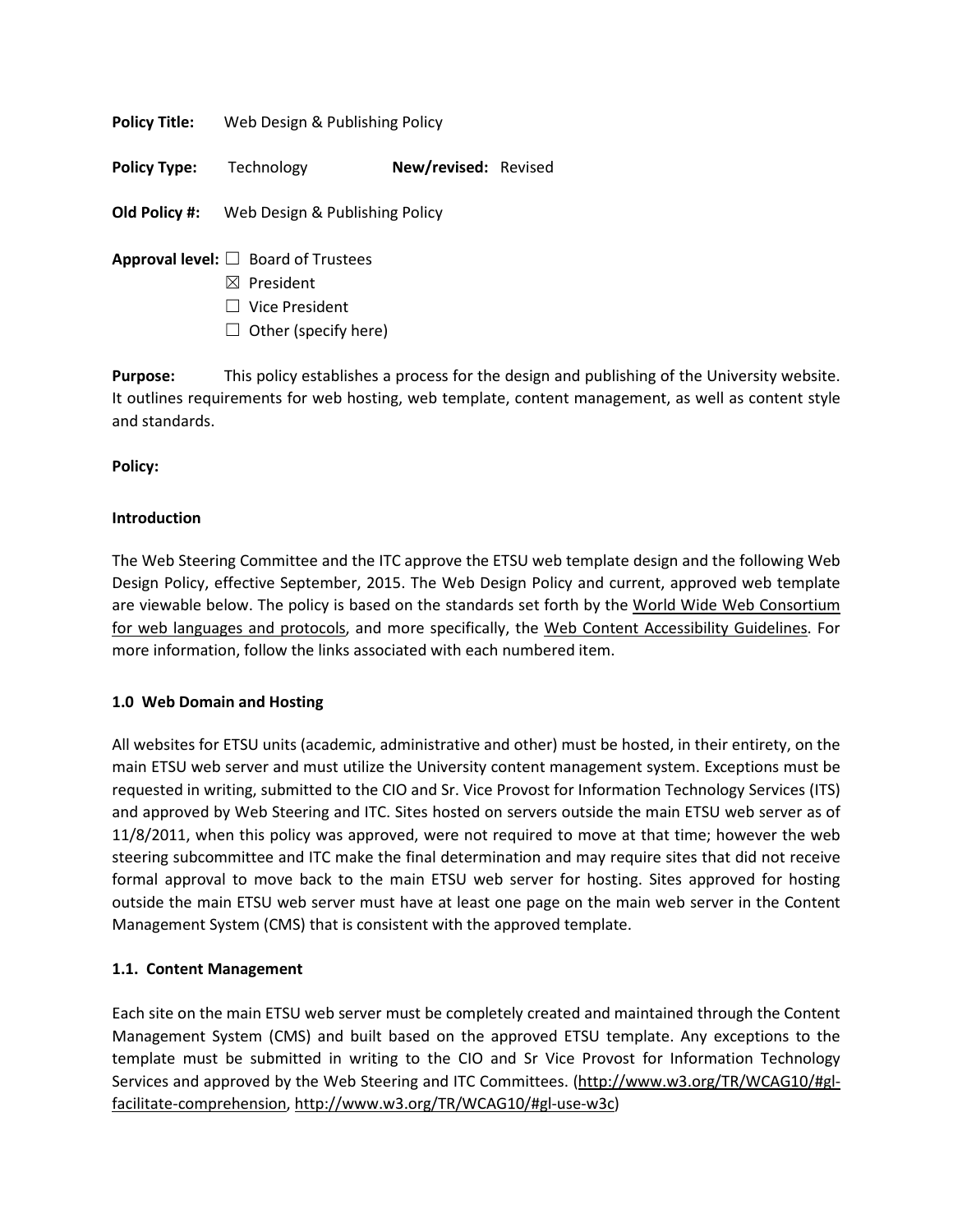### **1.2. Site Creation**

Entities or events not wholly owned or sponsored by ETSU may not have entire websites hosted on the main ETSU web server. However, a single informational web page may be created on the main ETSU web server under an appropriate academic or administrative unit. Additionally, a site may be created on an ancillary ETSU server under the following conditions: (1) a user request is submitted to and approval by ITS for creation of a domain name and web space on an ancillary server (2) a user request is submitted to the web manager for creation of the web site and permissions (3) the user is responsible for creating and maintaining all aspects of the website on the ancillary server (which may or may not have CMS capabilities).

## **1.3. File Structure and Size**

The files for an individual site on the main ETSU web server must live within one and only one folder on the server. This may include sub-folders, but should not include multiple folders on the same level

## **2.0 Web Content**

## **2.1. Course Materials on the Web**

Sites on the main ETSU web server should not contain course materials. Course materials should be posted within the university's learning management system, currently Desire2Learn, on the faculty web server or on other applicable servers.

### **2.2. Size Limitations**

The following file and folder size limitations are in place:

- the total size of all files for a website should not exceed 1 Gigabyte
- the maximum file size for text files = 250 KB
- $\bullet$  the maximum file size for images = 1 MB
- the maximum file size for other binary files (PDF's, Word Documents, etc.) = 4 MB

### **2.3. Font**

Web standard fonts and those approved in the ETSU identity standards should be used for primary content. [\(http://www.w3.org/TR/WCAG10/#gl-facilitate-comprehension\)](http://www.w3.org/TR/WCAG10/%23gl-facilitate-comprehension)

### **2.4. Content Standards**

Content inserted by the user through CMS must adhere to accessibility guidelines as outlined by the World Wide Web Consortium (W3C). [\(http://www.w3.org/TR/WCAG10/](http://www.w3.org/TR/WCAG10/) , [http://www.w3.org/WAI/GL/WCAG20/WD-WCAG20-20080505/#time-limits\)](http://www.w3.org/WAI/GL/WCAG20/WD-WCAG20-20080505/%23time-limits)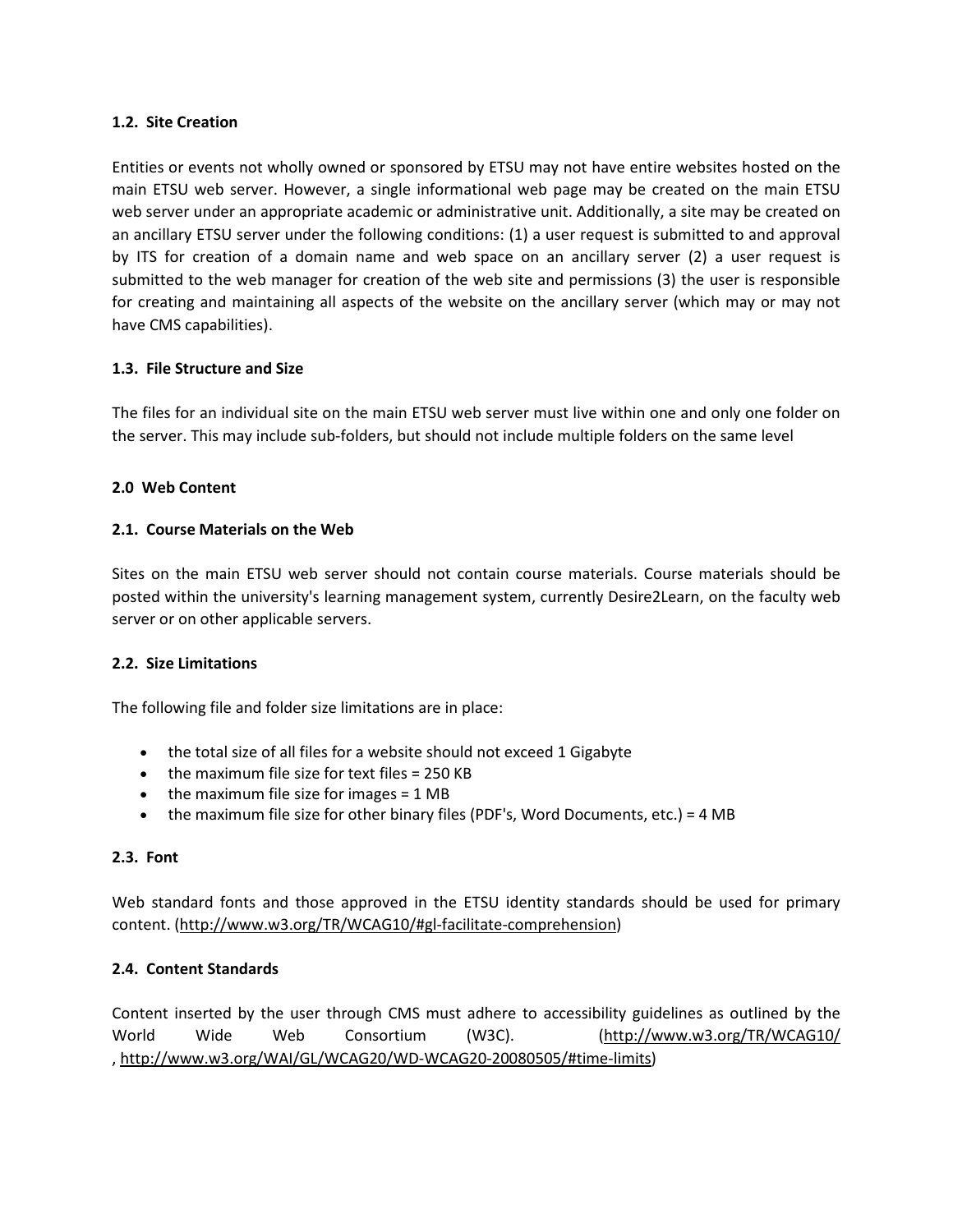## **2.5. Footer Information**

Footer information must contain specific university information and local contact information (Name, Address, Phone, Fax, Local E-mail). [\(http://www.w3.org/TR/WCAG10/#gl-facilitate-comprehension\)](http://www.w3.org/TR/WCAG10/%23gl-facilitate-comprehension)

### **2.6. Links to External Sites**

Links to sites not hosted on www.etsu.edu should open in a new browser tab or window.

## **2.7. Accuracy and Relevance**

The administrative unit(s) publishing web pages to www.etsu.edu is fully responsible for factually accurate and current content. Web sites that contain out-of-date information may be requested to make the necessary corrections. Units failing to comply following such request may have one or more pages removed from the production web server.

## **2.8. Style and Grammar**

All Official University Web Sites must present information using the highest editorial standards (spelling, punctuation, grammar, style, etc.). Web sites that contain editorial errors may be requested to make the necessary corrections. Units failing to comply following such request may have one or more pages removed from the production web server.

### **3.0 Color**

Colors for ETSU websites must conform to the ETSU Identity standards. Acceptable colors and fonts can be found in the style and graphics standards manual on the **ETSU Identity website.** 

### **3.1. Color Contrast**

Color schemes for the site must be constructed such that all content on the site is displayed with good contrast and that colors complement each other.

[WCAG 2.0](http://www.w3.org/TR/WCAG20/) level AA requires a contrast ratio of 4.5:1 for normal text (14 point and bold or larger) and 3:1 for large text (18 point or larger). The [WebAIM color contrast checker](http://webaim.org/resources/contrastchecker/) can be used to determine if a page meets these standards.

## **4.0 Site Structure**

### **4.1. Site Banners**

Top (Template level) banners must be consistent in font-type, size, placement and style across all CMS sites.